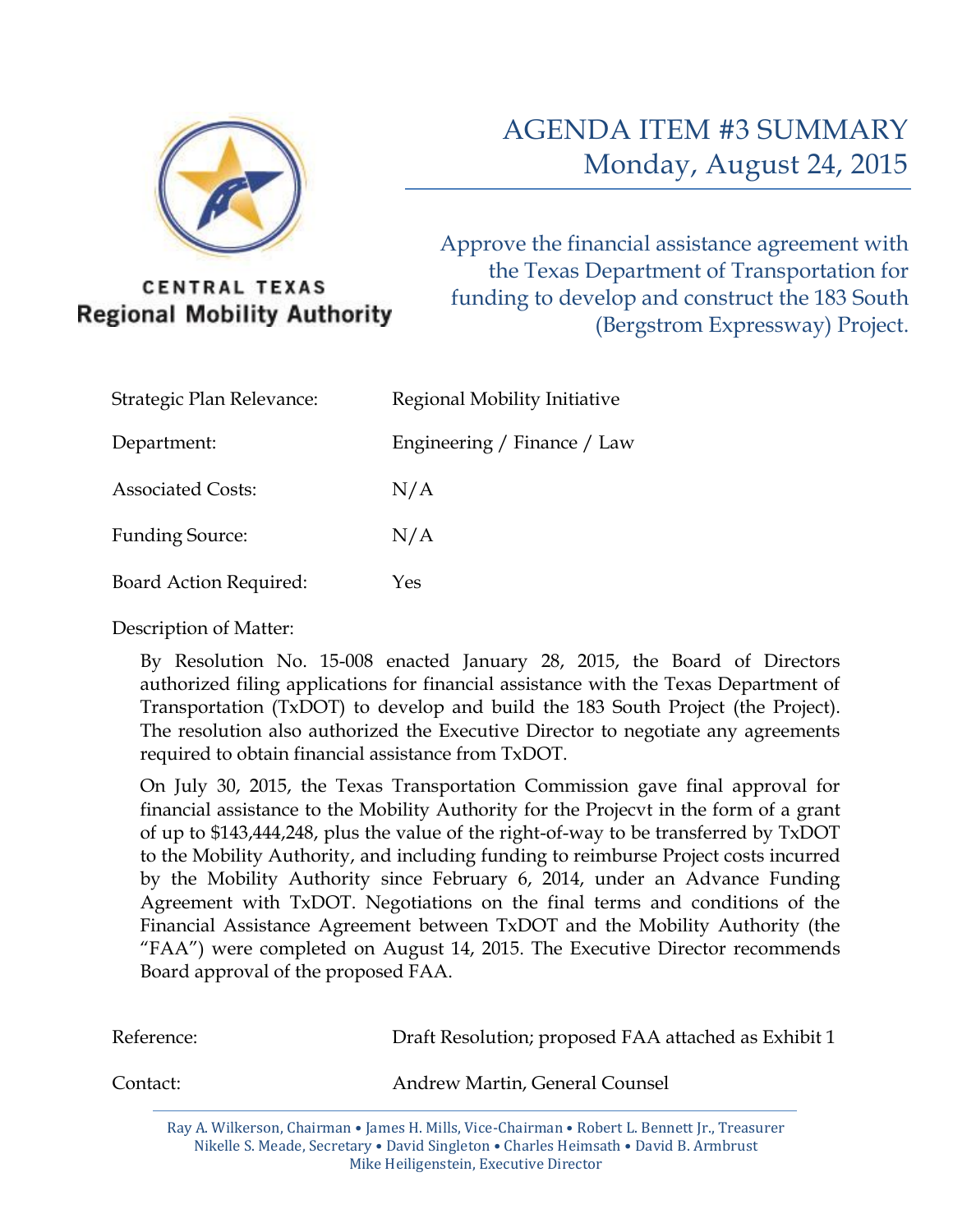#### **SPECIAL MEETING OF THE BOARD OF DIRECTORS OF THE CENTRAL TEXAS REGIONAL MOBILITY AUTHORITY**

#### **RESOLUTION NO. 15-\_\_\_**

#### **APPROVE THE FINANCIAL ASSISTANCE AGREEMENT WITH THE TEXAS DEPARTMENT OF TRANSPORTATION FOR FUNDING TO DEVELOP AND CONSTRUCT THE 183 SOUTH (BERGSTROM EXPRESSWAY) PROJECT.**

WHEREAS, by Resolution No. 15-008 enacted January 28, 2015, the Board of Directors authorized the Executive Director to file applications with the Texas Department of Transportation ("TxDOT") for financial assistance to develop and construct the 183 South (Bergstrom Expressway) project and to negotiate the terms of funding agreements and related documents, subject to final approval by the Board of Directors; and

WHEREAS on July 30, 2015, the Texas Transportation Commission approved a grant of financial assistance by TxDOT in the amount of \$143,444,248, plus the value of the 183 South right-of-way to be transferred from TxDOT to the Authority (the "Grant"); and

WHEREAS, the financial assistance agreement for the Project proposed by and negotiated with TxDOT in its final form and as recommended by the Executive Director is attached as Exhibit 1; and

WHEREAS, the Board incorporates and adopts by reference, as additional recitals to this resolution, all recitals set forth in the financial assistance agreement attached as Exhibit 1.

NOW, THEREFORE, BE IT RESOLVED that the Board hereby accepts the Grant and approves the financial assistance agreement attached as Exhibit 1; and

BE IT FURTHER RESOLVED that the Board hereby authorizes the Executive Director to execute on behalf of the Mobility Authority the financial assistance agreement in the form or substantially the form attached as Exhibit 1.

Adopted by the Board of Directors of the Central Texas Regional Mobility Authority on the 24<sup>th</sup> day of August, 2015.

Submitted and reviewed by: Approved:

Andrew Martin, General Counsel **Ray A. Wilkerson** 

Chairman, Board of Directors

\_\_\_\_\_\_\_\_\_\_\_\_\_\_\_\_\_\_\_\_\_\_\_\_\_\_\_\_ \_\_\_\_\_\_\_\_\_\_\_\_\_\_\_\_\_\_\_\_\_\_\_\_\_\_\_\_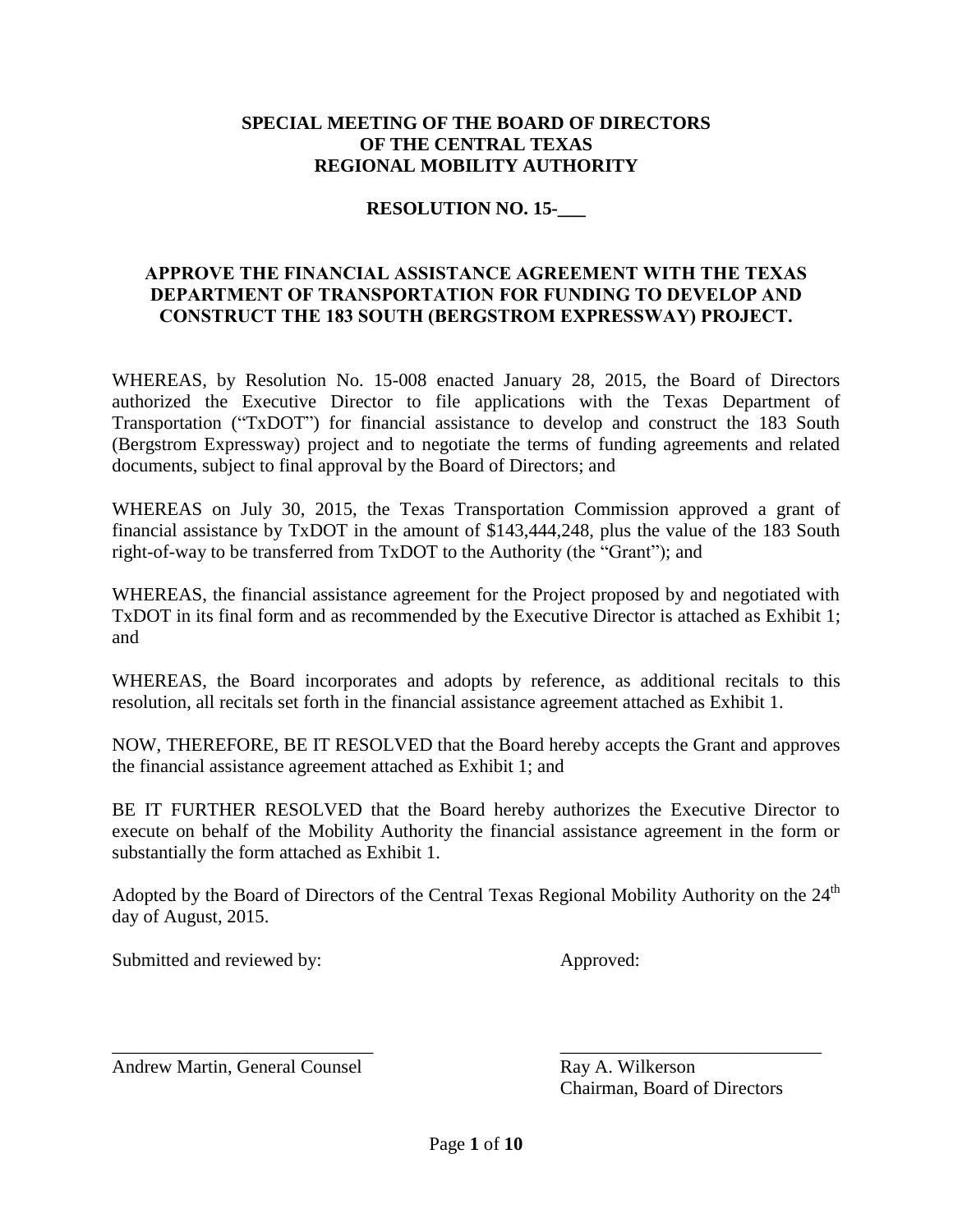#### **TEXAS DEPARTMENT OF TRANSPORTATION GRANT TO CENTRAL TEXAS REGIONAL MOBILITY AUTHORITY FOR US 183 SOUTH - BERGSTROM EXPRESSWAY**

This Agreement is made by and between the Texas Department of Transportation, an agency of the State of Texas ("TxDOT"), and the Central Texas Regional Mobility Authority, a political subdivision of the State of Texas (the "Authority"), for the purpose of providing financial assistance in connection with the development and construction of the proposed US 183 South-Bergstrom Expressway in Travis County.

#### **RECITALS**

The parties acknowledge the following:

A. On September 3, 2002, Travis and Williamson Counties (the "Counties") petitioned the Texas Transportation Commission (the "Commission") for authorization to form the Central Texas Regional Mobility Authority pursuant to provisions of the Texas Transportation Code; and

B. In Minute Order No. 109052 adopted by the Commission on October 31, 2002, the Commission authorized the creation of the Authority; and

C. The Authority now operates pursuant to Chapter 370 of the Texas Transportation Code (the "RMA Act") and 43 Texas Administrative Code §26.11 *et seq.* (the "RMA Rules"), as well as its own policies and procedures; and

D. The Authority is charged with funding and developing transportation projects throughout the region to provide innovative transportation solutions, promote economic development, and improve the quality of life for residents of the region; and

E. TxDOT has been participating in the Authority's development of the Bergstrom Expressway Project (the "Project"), an approximately eight (8) mile project to add three tolled lanes and three improved non-tolled frontage road lanes in each direction within the existing US 183 corridor between US 290 and SH 71, two tolled direct connectors that will connect eastbound SH 71 to northbound Bergstrom Expressway and southbound Bergstrom Expressway to westbound SH 71, improvements on SH 71 adjacent to US 183, and a proposed sidewalk and shared-use path and an outside bike lane within the right of way adjacent to the roadway, all as is more fully described and depicted on Attachment "A."

F. The only portion of the Project that will be tolled is the added capacity, and at a minimum the same amount of non-tolled capacity that exists within the corridor at the time construction begins will be maintained within the corridor.

G. The Project is located within the jurisdiction of the Authority, and is subject to the "primacy" provisions set forth in Chapter 373 of the Texas Transportation Code; and

H. Chapter 373 of the Texas Transportation Code grants the Authority the first option to develop, finance, construct, and operate the Project; and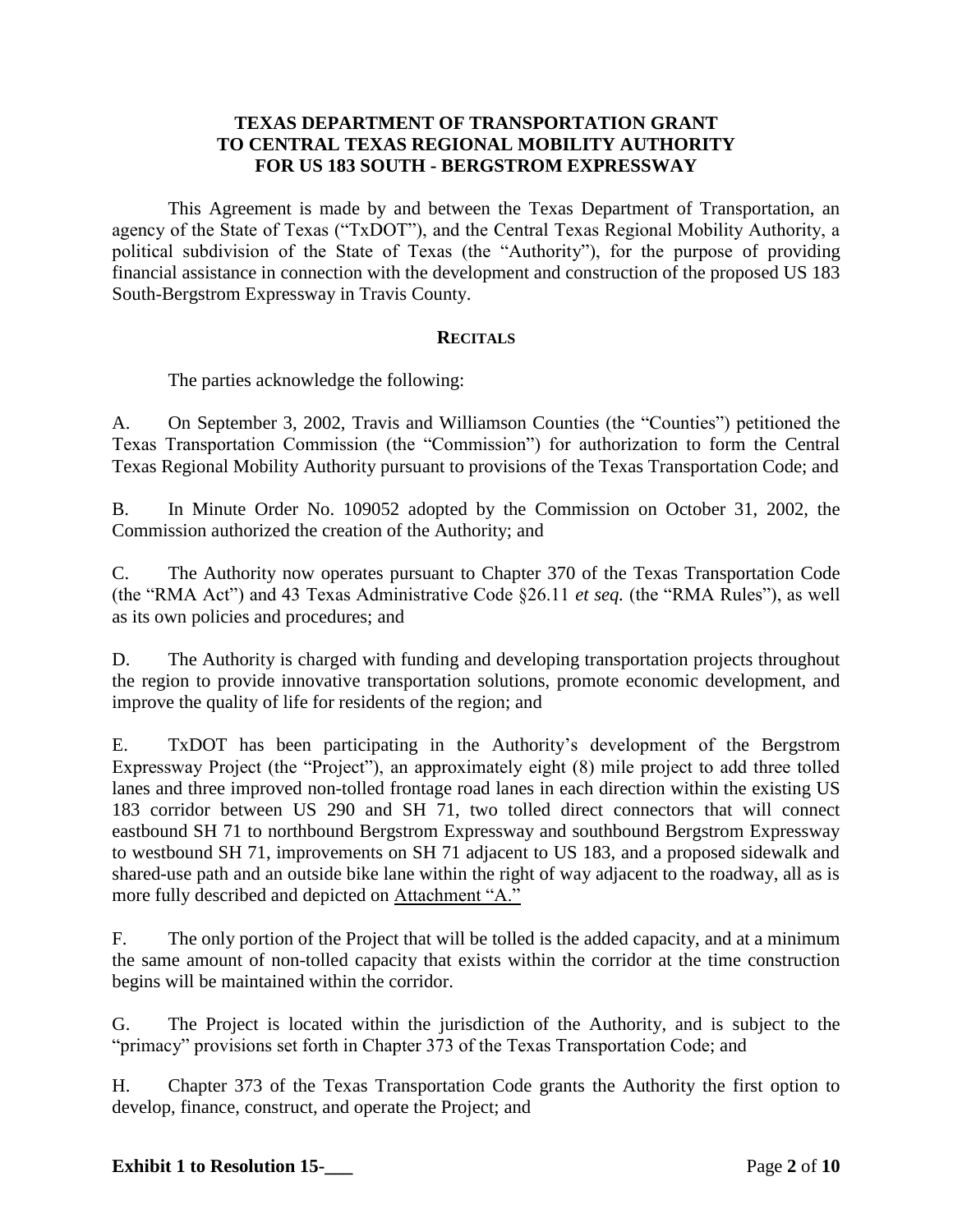I. Pursuant to Resolution No. 14-023 passed on March 26, 2014, the Board of Directors of the Authority (the "Board") elected to exercise its option to develop, finance, construct, and operate the Project.

J. TxDOT and the Authority entered into an Advance Funding Agreement for the Project, effective as of February 6, 2014, and amended as of August 15, 2014, providing for the funding and performance of certain preliminary engineering and other preconstruction services related to the Project and the Project corridor (the "AFA").

K. On June 18, 2015, the Authority submitted an amended request, pursuant to 43 Texas Administrative Code Sec. 27.50, et seq. (the "Financial Assistance Rules"), for financial assistance in the form of a grant in the amount of \$143,444,248, plus the value of the right-ofway which has been requested to be transferred from TxDOT to the Authority (the "Grant"), including funding to be used to reimburse costs incurred by the Authority under the AFA, with the proceeds of the Grant to be used to fund a portion of the costs of developing, designing, and constructing the Project.

L. TxDOT may participate, through the expenditure of money from any source, in the acquisition, construction, maintenance, or operation of a toll facility of a public entity, under Article III, Section 52-b of the Texas Constitution and Texas Transportation Code §222.103.

M. TxDOT may provide for or contribute to the payment of costs of the design, financing, construction, operation, or maintenance of a turnpike project of the Authority on terms agreed on by TxDOT and the Authority, under Section 370.301 of the RMA Act.

N. The Texas Transportation Commission (the "Commission"), in Minute Order 114287 dated June 25, 2015, and Minute Order 114316 dated July 30, 2015, pursuant to its constitutional and statutory authority and the Financial Assistance Rules, gave preliminary and final approval of the request submitted by the Authority for the Grant in the amount of up to \$143,444,248 from the State Highway Fund in the form of certain funds allocated in the Unified Transportation Program (the "UTP"), plus the value of the right-of-way which has been requested to be transferred from TxDOT to the Authority (the "Right-Of-Way"), all to be used for the Project, and authorized the Executive Director of TxDOT to enter into a financial assistance agreement with the Authority. The Grant includes the following:

1. Category 2 Funds. The UTP allocates \$100,000,000 of Category 2 funds for the Project, which was previously allocated by the Capital Area Metropolitan Planning Organization. The Commission previously granted \$4,400,000 of the Category 2 funds to the Authority for the project in the form of a grant under a financial assistance agreement dated February 9, 2011, authorized by Minute Order 112443, dated September 30, 2010, leaving a total of \$95,600,000 available under this UTP allocation.

2. Category 7 Funds. The UTP allocates \$21,794,248 in Category 7 funds for the Project, which was previously allocated by the Capital Area Metropolitan Planning Organization. Some of these Category 7 Funds have been disbursed to the Authority under the AFA, which provides for Federal Participation of \$20,230,000 and State Participation of in-kind services of \$1,564,248, for a total of \$21,794,248.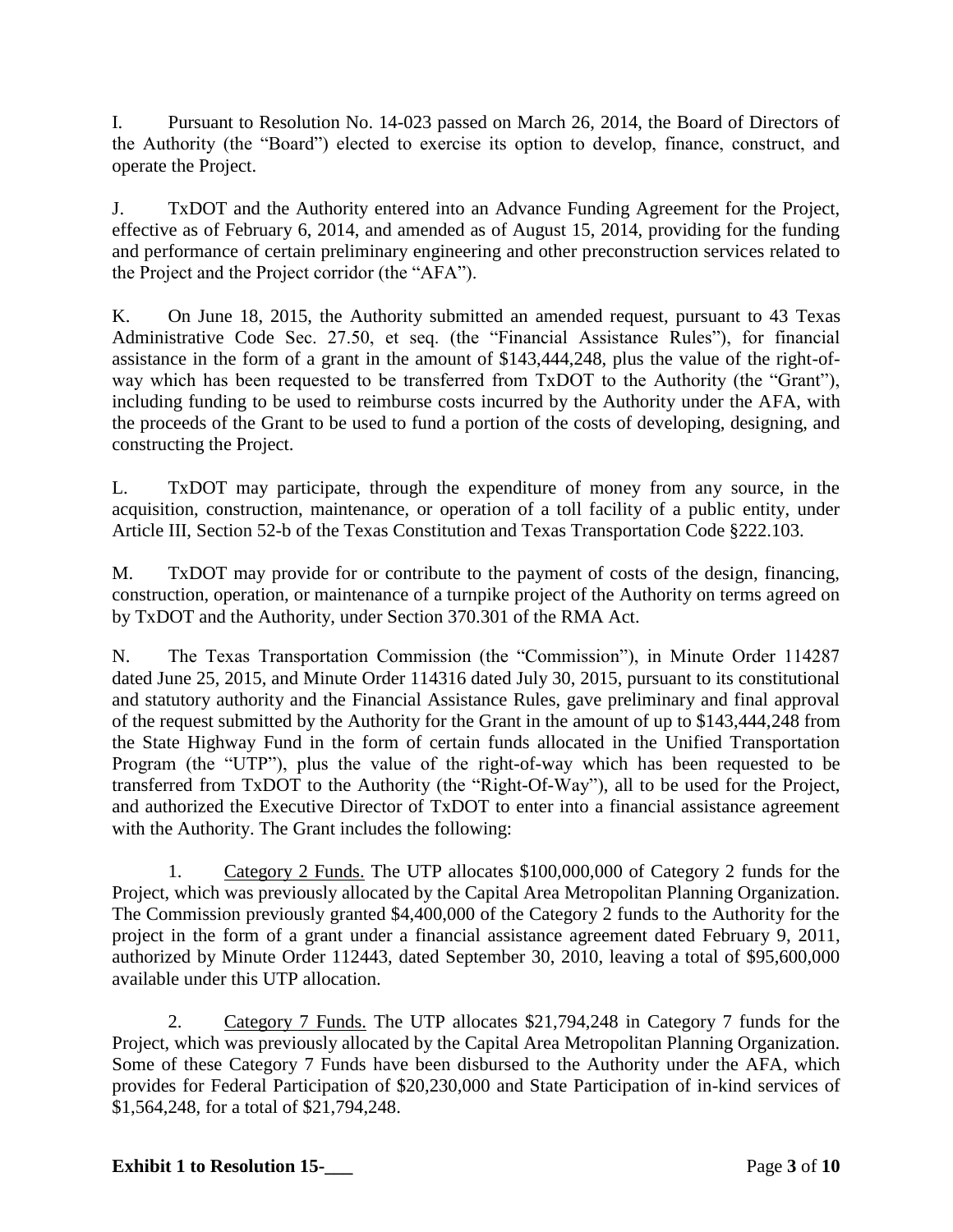3. Category 12 Funds. The UTP allocates \$26,050,000 in Category 12 funds for the Project.

4. Right of Way. Texas Transportation Code §373.101 requires the Commission and TxDOT to assist a local toll project entity in the development, financing, construction, and operation of a toll project for which the local toll project entity has exercised its option to develop, finance, construct, and operate the project by allowing the local toll project entity to use state highway right-of-way and to access the state highway system as necessary to construct and operate the toll project. Pursuant to Section 373.101, and subject to Commission approval, the Authority has requested that the right-of-way associated with the project's tolled mainlanes and direct connectors be removed from the state highway system and transferred to the Authority. Texas Transportation Code §373.102 requires the Authority to reimburse TxDOT for its costs to acquire right-of-way transferred to the local toll project entity, but authorizes the Commission or TxDOT to waive the requirement of reimbursement. The Authority has requested that the Commission waive the requirement of reimbursement for the Right-Of-Way that is expected to be transferred to the Authority after the scope of the Right-Of-Way is determined and the Commission approves the transfer, to be designated as a grant of the value of the Right-Of-Way once it is transferred.

O. On August 24, 2015, the Authority's Board of Directors (the "Board") accepted the Grant and, in Resolution No. 15-<br>  $\alpha$ , authorized the Executive Director of the Authority to enter into this Agreement with TxDOT.

#### **AGREEMENT**

In light of the foregoing recitals, and for good and other valuable consideration, the parties agree as follows:

1. Use of Grant Funds.

a. TxDOT will provide financial assistance to the Authority, in the form of a grant, in an amount not to exceed \$143,444,248 consisting of the Category 2 Funds, Category 7 Funds, and Category 12 Funds as described herein, to be provided on a reimbursement basis, plus the value of the Right-Of-Way which has been requested to be transferred from TxDOT to the Authority (subject to Commission approval), all to be used for the development and construction of the Project in accordance with this Agreement. This funding is committed by TxDOT and is not subject to future discretionary actions of TxDOT or the Commission. The parties recognize that this funding commitment is an integral part of the overall plan of finance for the Project. The parties further recognize and acknowledge that the funds committed herein may be applied to reimburse Project costs incurred since February 6, 2014 (the effective date of the AFA), in anticipation of the receipt of those funds.

b. Project costs paid or reimbursed by the Authority using funds granted under this Agreement shall be paid or reimbursed in accordance with applicable policies of the Authority, the Financial Assistance Rules, and other applicable state and federal laws, including the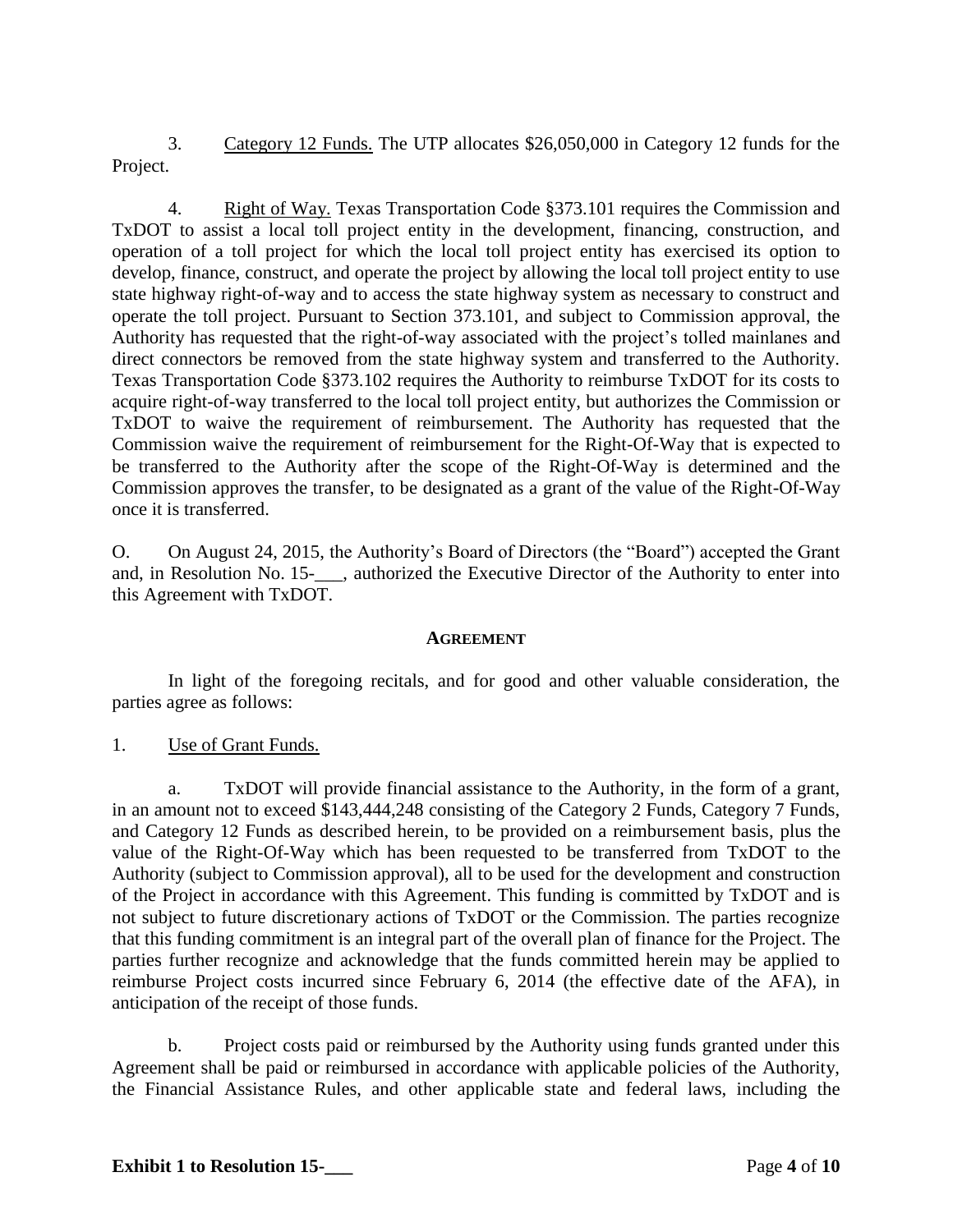applicable requirements of OMB Circular A-87 (now at 2 CFR Part 225 - Cost Principles for State, Local, and Indian Tribal Governments).

c. The Category 7 Funds shall be governed by both the AFA and this Agreement, provided that this Agreement shall control in the event of any conflict between the AFA and this Agreement. Any funds disbursed from TxDOT to the Authority for the Project under the AFA prior to the effective date of this Agreement shall be treated as if they were disbursed under, and in compliance with, this Agreement.

2. Availability of Grant Funds. All Grant funds governed by this Agreement that have not been provided to the Authority as of the effective date of this Agreement are available for disbursement by TxDOT, provided that the Authority is in compliance with the terms of this Agreement and all prerequisites for the disbursement of funds are satisfied, including authorizations for the use of federal funds by the Federal Highway Administration.

## 3. Disbursement of Grant Funds.

a. The Authority will deliver to TxDOT prior to each disbursement a certificate in which the Authority accounts for all Grant funds disbursed under this agreement and certifies that the disbursement, when added to the amount of all prior disbursements under this Agreement, will not exceed the total amount of funding authorized under this Agreement.

b. Funds to be made available pursuant to this Agreement shall be disbursed within thirty (30) days of receipt and formal acceptance by TxDOT of a request for reimbursement from the Authority in a format acceptable to TxDOT which complies with the requirements in this Agreement, including those prescribed in Attachment "B" to this Agreement, and which shall also include the following:

- i. the amount requested;
- ii. a description of the use of the funds requested; and
- iii. copies of proposals, invoices, fee statements, or other documentation showing the intended use of the funds requested.

c. TxDOT shall have the right to deny all or part of a request for funds proposed to be used for purposes not authorized by this Agreement or due to a lack of adequate documentation. In either event, the Authority will have the right to submit additional information to clarify the use of funds requested or to provide any missing documentation. The parties will use their best efforts to resolve any disputes over the requested use of funds in a manner which recognizes the need for the Authority to advance the Project and meet its obligations.

d. The Authority shall submit to TxDOT an annual budget of Project costs payable from the Grant funds for the upcoming fiscal year of the Authority that includes monthly estimates of expenditures, such budget and cash flows to be in a form and in sufficient detail as may be reasonably required by TxDOT (the "Budget"). If the Authority determines that it will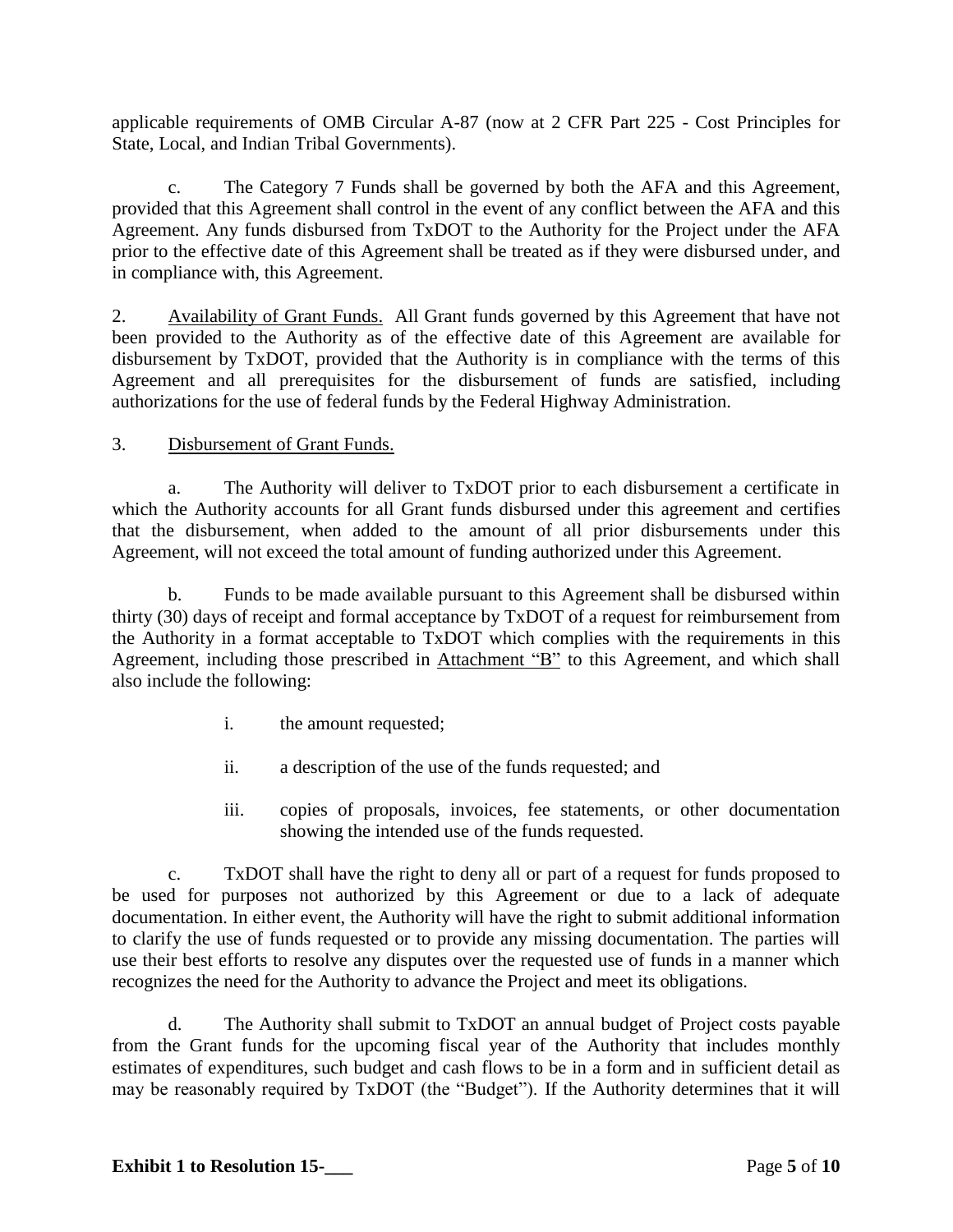incur costs that were not included in the Budget, the Authority shall provide a revised Budget to TxDOT.

e. TXDOT has thirty (30) calendar days from receipt of a revised Budget to notify the Authority in writing of TXDOT's approval of the revised Budget. Failure to notify the Authority of approval or disapproval of the Budget within thirty (30) calendar days shall be considered deemed approval of the Budget. Budget approval by TXDOT is conditioned on verification by TxDOT that the anticipated Grant disbursements can be made in the anticipated timeframe.

f. If TXDOT disapproves the revised Budget it shall specify, in writing (issued within the initial thirty (30) calendar day review period) the reasons for disapproval. The Authority may resubmit the revised Budget in a manner which addresses the issues raised by TXDOT. TXDOT shall have ten (10) business days from receipt of the resubmittal to review and approve, or disapprove, of the resubmittal. If TXDOT disapproves the resubmittal, it shall specify, in writing (issued within the ten (10) business day review period) the reasons for disapproval. Additional resubmittals will be processed in the same manner.

g. To the extent funds disbursed hereunder are utilized to procure tangible work product consistent with the authorized purposes under this Agreement, TxDOT shall have the right to review such work product as a condition to making a requested disbursement.

4. Reporting Requirements. The Authority shall provide the following information to TXDOT within the time frames prescribed herein:

a. a Budget, no later than three months prior to the start of the Authority's fiscal year;

b. the Authority's annual audited financial statements, no later than thirty (30) days after acceptance of the statements by the Authority's Board of Directors;

c. if applicable, any other annual financial information and notices of material events disclosed under Rule 15c2-12 of the United States Securities and Exchange Commission relating to any publicly-offered financing for the Project, no later than ten (10) days after disclosure; and

d. a written report detailing specific expenditures made or reimbursed with Grant disbursements during the previous Fiscal Year, no later than thirty (30) days after the end of the Fiscal Year.

e. The Authority will maintain transaction level expenditure information relating to expenditures paid or reimbursed with funds provided under this Agreement, and will provide, on a quarterly basis, a written report prepared by its General Engineering Consultant detailing the status of Project construction and the specific use of the granted funds during the previous quarter, including without limitation the use of those funds to reimburse costs incurred in anticipation of the receipt of those funds.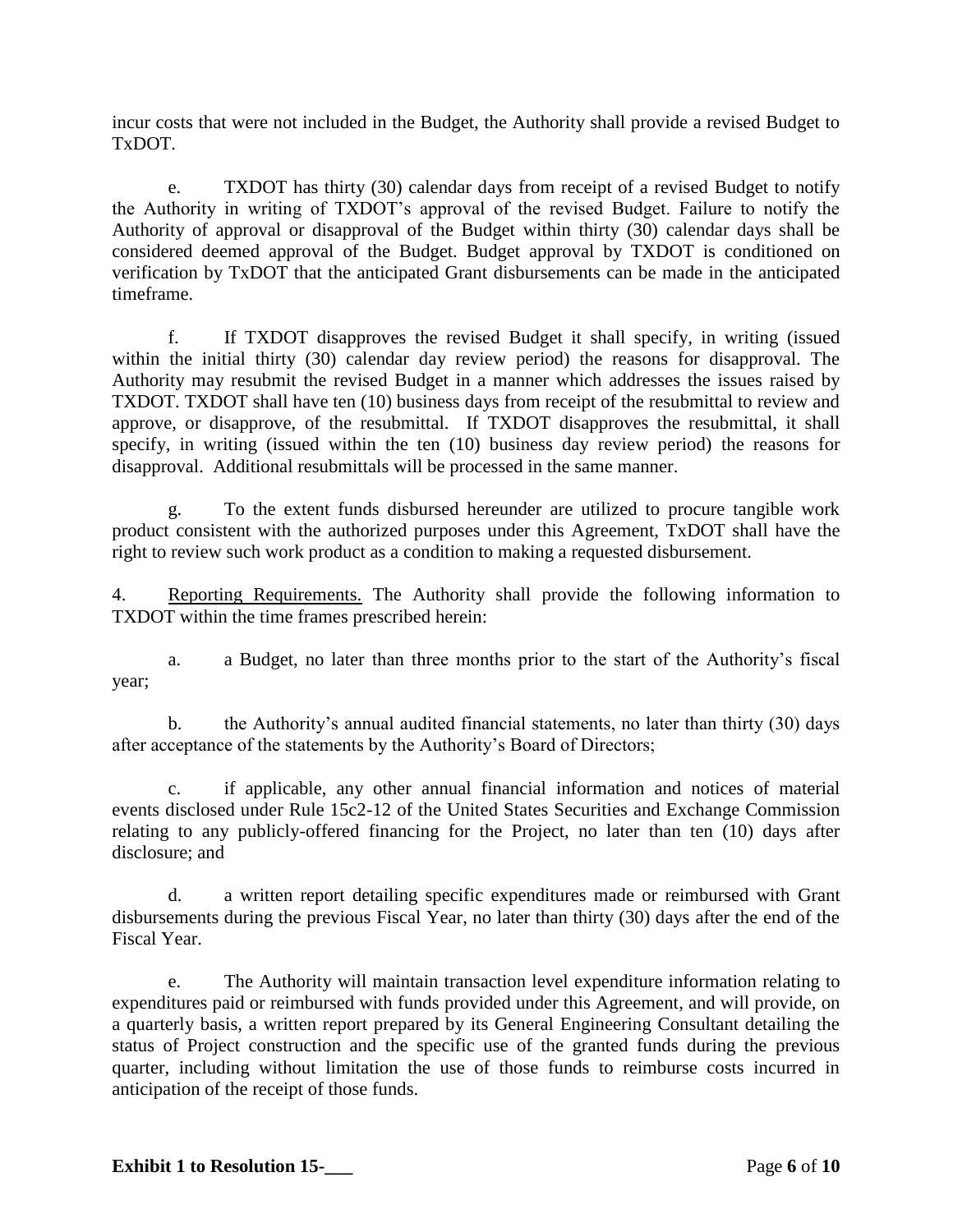5. Notices and Communications.

a. All notices and other communications to either party under this Agreement shall be delivered personally, sent by email followed by a hard copy sent by U.S. mail, sent by overnight mail or courier service, or sent by certified U.S. mail, to the addresses set forth in subsections (b) and (c) of this section.

b. All notices or other communications to TxDOT shall be delivered to the following address or as otherwise directed by TxDOT:

Texas Department of Transportation Innovative Finance and Debt Management Office 125 E. 11th Street Austin, TX 78701 Attn: Benjamin Asher Email: Benjamin.Asher@txdot.gov

with copies emailed to:

Texas Department of Transportation Austin District **Physical Address** Mailing Address 7901 N. I-35 P.O. Drawer 15426 Austin, TX 78753 Austin, TX 78761-5426 Email: [heather.ashleynguyen@txdot.gov](mailto:heather.ashleynguyen@txdot.gov) [RoseMarie.Klee@txdot.gov](mailto:RoseMarie.Klee@txdot.gov) Lloyd.Chance@txdot.gov

c. All notices or other communications to the Authority shall be delivered to the following address or as otherwise directed by the Authority:

Central Texas Regional Mobility Authority 3300 North IH 35, Suite 300 Austin, Texas 78705 Attention: Executive Director

d. All personally delivered notices or other communications shall be deemed received on the date so delivered. Any notice or other communication by email shall be deemed received on the date of confirmation of receipt of the email, provided such communication is also deposited in the U.S. mail. All notices or other communications delivered by overnight mail or courier service shall be deemed received on the date shown on the receipt of private carrier or courier service.

7. Miscellaneous Provisions.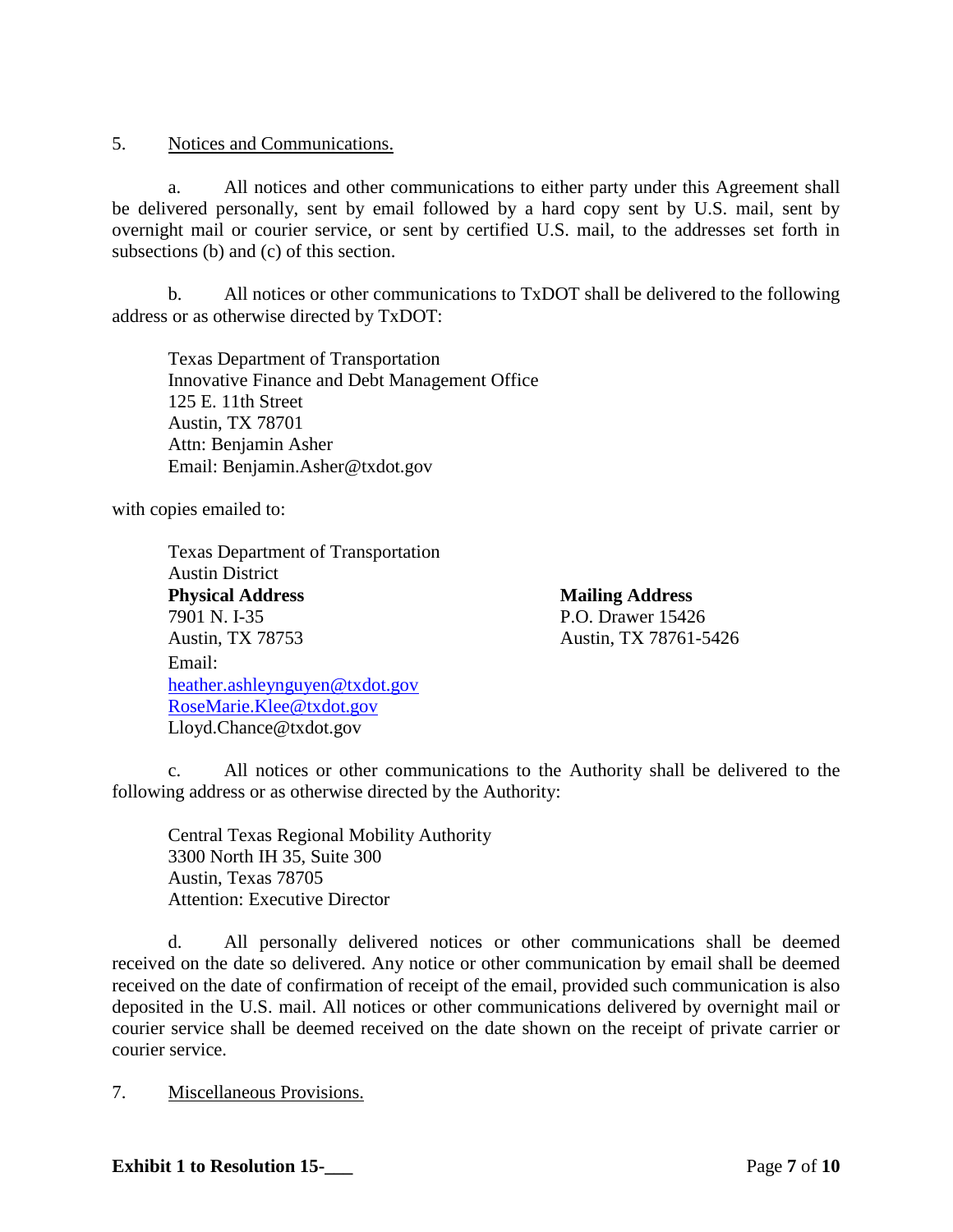a. Each party will comply with applicable state and federal law in the performance of their obligations under this Agreement and any other agreements executed by the parties in relation to the Project.

b. TxDOT or the Texas State Auditor may conduct an audit or investigation of any aspect of the Grant. The Authority must provide TxDOT or the Texas State Auditor with access to any information TxDOT or the Texas State Auditor consider relevant to the investigation or audit. An audit by either TxDOT or the Texas State Auditor can include, but is not limited to, any contract for the performance of work authorized by this Agreement. Additionally, the Authority will maintain its books and records relating to the Project and the financial assistance provided under this Agreement in accordance with the requirements of 43 Texas Administrative Code §27.55(b)(2), and will comply with the audit, retention, and other requirements relating to records regarding the Project in 43 Texas Administrative Code §27.55(b). Generally Accepted Accounting Principles (GAAP) will be followed. "GAAP" means those principles of accounting promulgated by the Financial Accounting Standards Board, the Governmental Accounting Standards Board or the standards of the Office of Management and Budget Circular A-133, Audits of States, Local Government and Non-profit Organizations, as applicable, or which have other substantial authoritative support and are applicable in the circumstances as of the date of a report, as such principles are from time to time supplemented and amended.

c. In the event the Project is not developed and constructed by the Authority, then: (i) all work product and right of way associated with the Project and either procured with funds disbursed under this Agreement or otherwise granted under this Agreement shall, at TxDOT's request, be transferred to TxDOT, along with all right, title and interest in and to such work product, along with all right, title and interest in and to such work product or right of way; and (ii) TxDOT shall disburse to the Authority any undisbursed amounts of the financial assistance needed to pay or reimburse costs incurred by the Authority prior to such termination; provided, however, that such disbursement shall not exceed the aggregate amount of Project construction costs incurred prior to such termination. All unexpended funds provided to the Authority under this Agreement that exceed the aggregate amount of Project construction costs incurred prior to such termination shall be returned to TxDOT.

d. If either party defaults in the performance of any obligation described in this Agreement, the other party may exercise any rights and remedies granted by law or this Agreement.

e. The Authority shall comply with all environmental permits, issues and commitments necessary for development, construction, operation, or maintenance of the Project.

f. No provision of this Agreement shall be construed against or interpreted to the disadvantage of any party by any court or other governmental or judicial authority by reason of such party having or being deemed to have drafted, prepared, structured, or dictated such provision.

g. The signatories to this Agreement warrant that each has the authority to enter into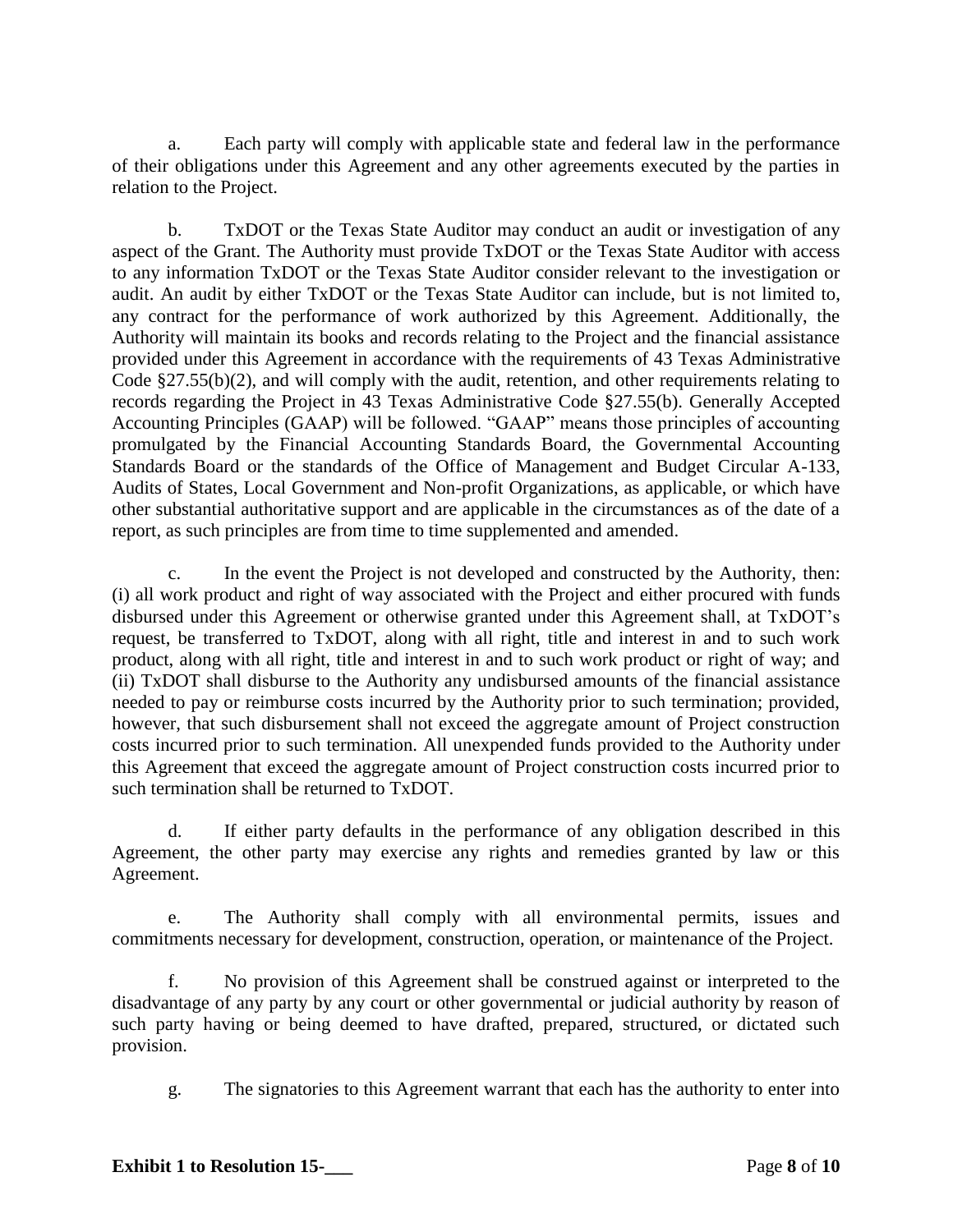this Agreement on behalf of the party represented.

h. This Agreement does not constitute TxDOT approval of the Project or TxDOT approval for the Authority to construct the Project.

8. Effective Date. This Agreement shall be effective as of the date on which the last party to execute this Agreement does so.

**IN WITNESS WHEREOF,** TxDOT and the Authority have executed this Agreement in four multiple counterparts on the dates shown herein below.

## **CENTRAL TEXAS REGIONAL TEXAS DEPARTMENT OF MOBILITY AUTHORITY TRANSPORTATION**

By: By:

Executive Director Executive Director

Mike Heiligenstein LtGen J.F. Weber, USMC (Ret)

Date: \_\_\_\_\_\_\_\_\_\_\_\_\_\_\_\_\_\_\_\_\_\_\_\_\_\_ Date:\_\_\_\_\_\_\_\_\_\_\_\_\_\_\_\_\_\_\_\_\_\_\_\_\_\_